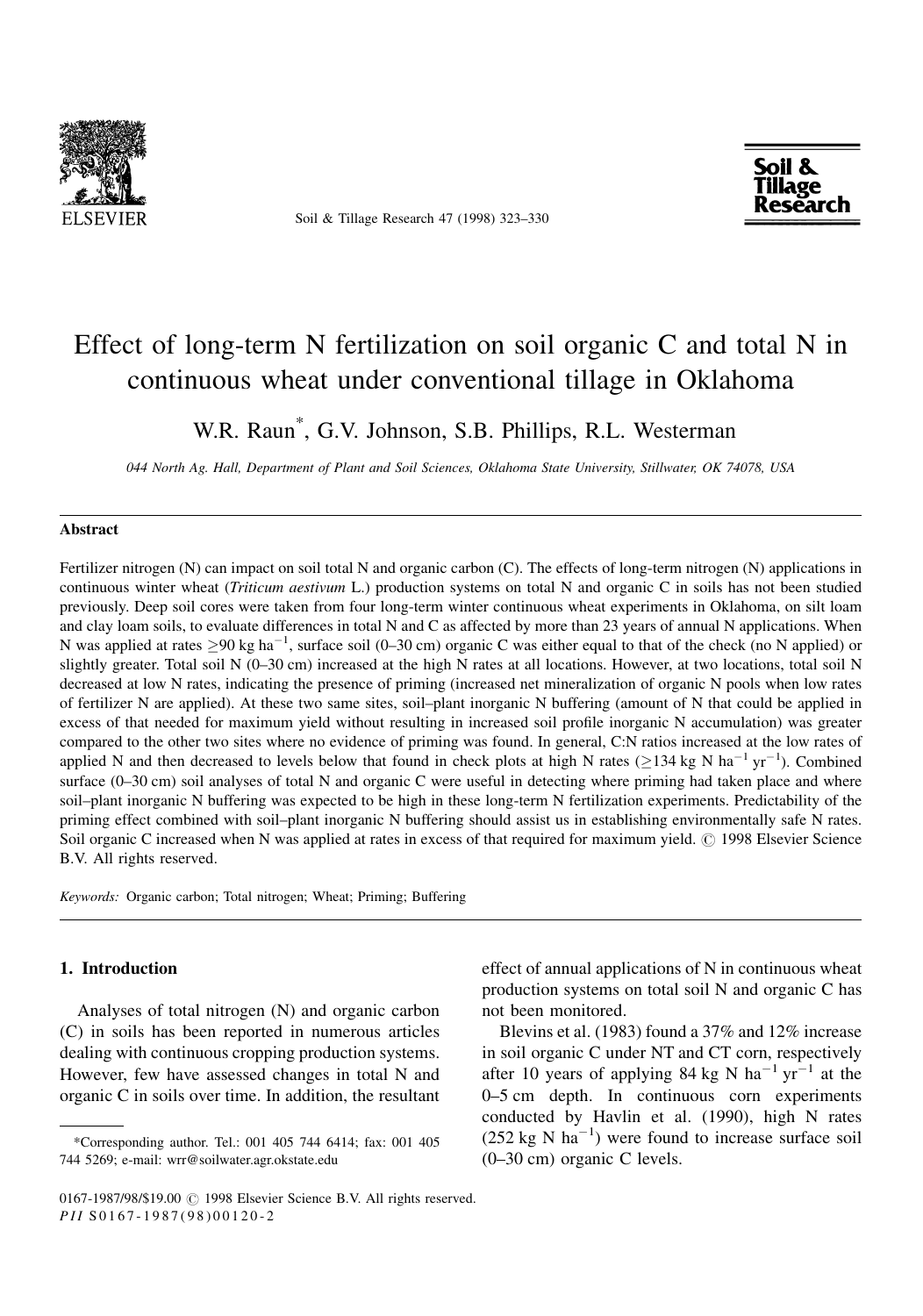MacVicar et al. (1951) found that the lowest  $15N$ recoveries were associated with a low level of soil organic matter and a high level of N addition. Most of the soil N was maintained in a reduced state as bacterial cellular nitrogen in soils with a high C:N ratio (MacVicar et al., 1951). When the soil C:N ratio was small, free N including nitrate accumulated and denitrification was assumed to occur (MacVicar et al., 1951).

Varvel and Peterson (1990a) indicated that the differences in estimating fertilizer N recovery using isotopic and difference methods were due to synchronization problems between N mineralization and crop N use. This was probably due to cropping system, previous crop, amount and type of residue and other environmental factors. However, Varvel and Peterson (1990a) did indicate that either of the methods are satisfactory within a specific cropping system, but that neither of the methods does well across diverse cropping systems where differences in immobilization could occur. Nitrogen removal in the grain accounted for 50% of the applied N in continuous grain sorghum (Sorghum vulgare Pers.) and corn (Zea mays L.) systems at low N rates of 34 and 90 kg N  $ha^{-1}$ , respectively (Varvel and Peterson, 1990b). At higher N rates of 68 and 180 kg N ha<sup> $-1$ </sup> for grain sorghum and corn systems, only 20% to 30% of the applied N was accounted for by N removal in the grain. This difference in percent fertilizer N removed in the grain was noted to be a function of immobilization by crop residues and soil organic matter and not due to N leaching (Varvel and Peterson, 1990b). This was supported by observations made for  $NH_4-N$  and  $NO<sub>3</sub>–N$  concentrations from soil profile analysis (0-150 cm), whereby no differences were observed from samples taken four years apart.

Olson (1982) found that 81.9% of the fertilizer N remaining in a  $0-150$  cm soil profile had been immobilized by harvest time in a winter wheat (Triticum aestivum L.) experiment. In addition, 70% of the fertilizer N remained in the  $0-10$  cm profile of a silt loam soil at all sampling dates (October 1979 through June, 1980). Immobilization of the fertilizer N in the 0 to 10 cm layer limited downward movement, plant uptake and losses. Most of the N not immobilized was used by the crop when N was applied at a rate of  $80 \text{ kg ha}^{-1}$ . At maturity, only 18% of the fertilizer N in the 150 cm profile was present as inorganic N. Groot and de Willigen (1991) suggested that N can be immobilized almost immediately after application, without increased metabolic activity of the microbial biomass.

The objective of this study was to evaluate the effects of long-term N applications in continuous winter wheat on total soil N and organic C in surface horizons.

## 2. Materials and methods

Four long-term (>23 years) continuous winter wheat fertility experiments in Oklahoma were sampled in 1993 to determine total N, organic C,  $NH_4^+$ –N and  $NO_3^-$ –N within the soil profile. The four experiments are identified as 222, 406, 502 and 505. Experiments 502 and 505 were separate studies conducted at the same location. Soil types were Kirkland silt loam (fine-mixed thermic Udertic Paleustoll), Tillman clay loam (fine, mixed, thermic Typic Paleustoll) and Grant silt loam (fine-silty, mixed, thermic Udic Argiustoll) for experiments 222, 406, and 502 and 505, respectively. Additional site information is provided in Table 1. A randomized complete block experimental design with four replications was used at all locations. Fertilizer treatments and surface (0-30 cm) soil test analyses at the time all trials were sampled in 1993 are reported by location in Table 2. Fertilizer treatments reported in Table 2 were applied preplant in the fall of each year and incorporated prior to planting. Winter wheat was planted in 25.4 cm rows at seeding rates of 67 kg ha<sup> $-1$ </sup> at all locations. All sites were managed under conventional tillage (disk incorporation of wheat straw residues following harvest and prior to planting) with a maximum tillage depth ranging from 15 to 25 cm.

Three soil cores 4.45 cm in diameter, were taken from each plot to a depth of 240 cm and sectioned in increments of 0 to 15, 15 to 30, 30 to 45, 45 to 60, 60 to 90, 90 to 120, 120 to 150, 150 to 180, 180 to 210 and 210 to 240 cm. Differences in soil bulk density, over the 0 to 240 cm soil depth, were not evident among fertilizer treatments, thus soil C and N data are reported on a concentration basis. Soil samples were air dried at ambient temperature and ground to pass a 100 mesh sieve (<0.15 mm) for total N and organic C analyses (Tabatabai and Bremner, 1970). Soils were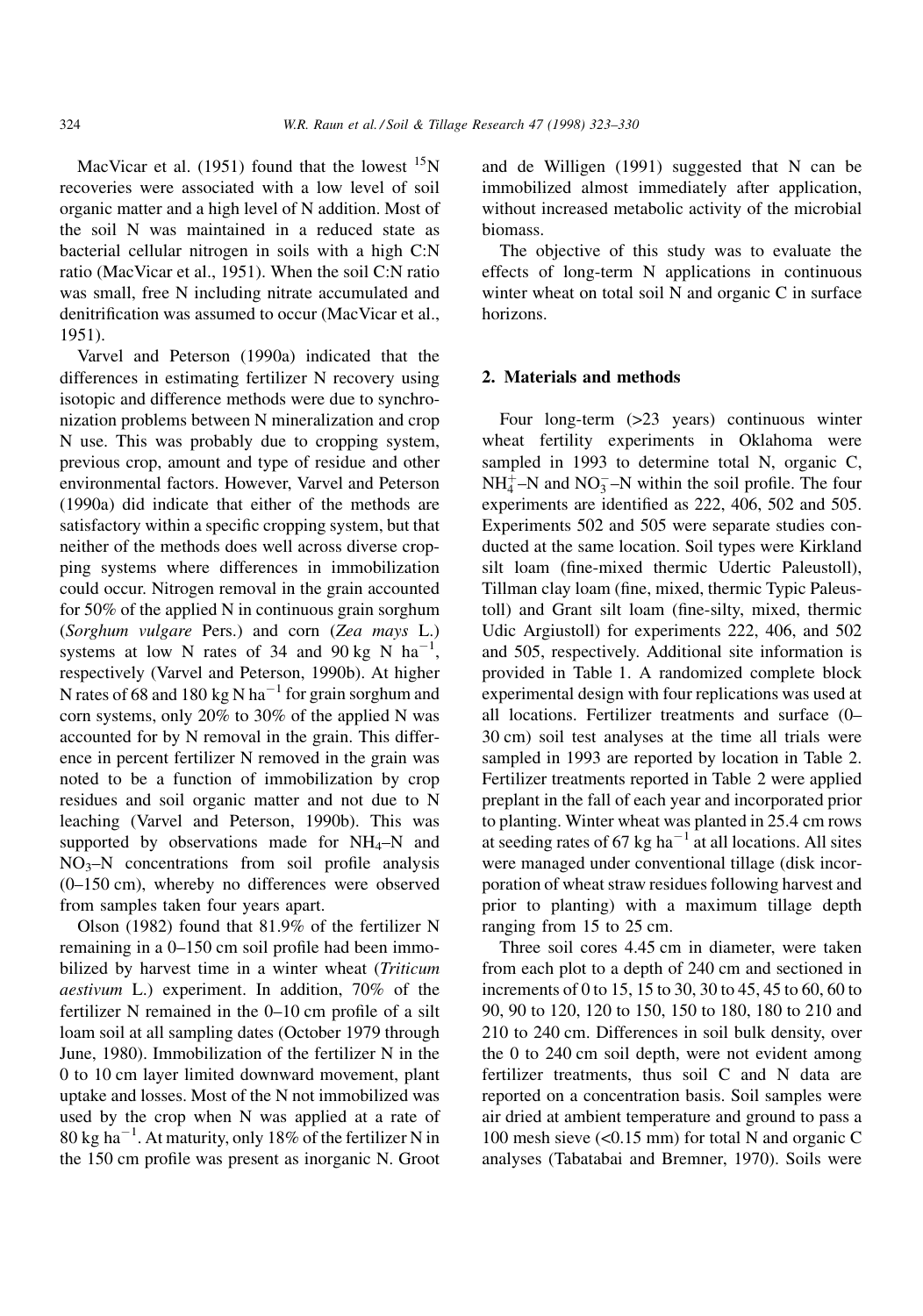Table 1

Site, soil sampling, and climatic information for the four long-term experiments in Oklahoma (all sites were continuous winter wheat under conventional tillage)

| Exp. | Long.,<br>Lat.                              | Year<br>Est. | Number of<br>replications | Dates<br>sampled | Crop years prior<br>to sampling | Annual avg.<br>rainfall $^a$ (mm) | Range<br>(mm) | Mean annual<br>temperature $(^{\circ}C)$ |
|------|---------------------------------------------|--------------|---------------------------|------------------|---------------------------------|-----------------------------------|---------------|------------------------------------------|
| 222  | $36^{\circ}7'7''N$<br>$97^{\circ}5'30''$ W  | 1969         | $\overline{4}$            | July 1993        | 24                              | 922                               | 606-1493      | 15.0                                     |
| 406  | $34^{\circ}36'34''N$<br>$99^{\circ}20'0''W$ | 1965         | $\overline{4}$            | July 1993        | 28                              | 670                               | 295-1141      | 17.1                                     |
| 502  | $36^{\circ}23'13''N$<br>$98^{\circ}6'29''W$ | 1970         | $\overline{4}$            | July 1993        | 23                              | 771                               | 503-1314      | 15.6                                     |
| 505  | $36^{\circ}23'13''N$<br>$98^{\circ}6'29''W$ | 1970         | 3                         | July 1993        | 23                              | 771                               | 503-1314      | 15.6                                     |

<sup>a</sup> From initiation of study to 1993.

Surface soil test characteristics (0-30 cm) in 1993 for experiments 222, 406, 502 and 505

| Experiment | Fertilizer applied       |                          | Soil test level          |      |                                    |                       |
|------------|--------------------------|--------------------------|--------------------------|------|------------------------------------|-----------------------|
|            | ${\bf N}$                | $\mathbf{P}$             | $\rm K$                  | pH   | $\, {\bf P}$<br>${\rm mg~kg^{-1}}$ | K<br>$\rm mg~kg^{-1}$ |
|            | $\rm kg~ha^{-1}~yr^{-1}$ | $\rm kg~ha^{-1}~yr^{-1}$ | $\rm kg~ha^{-1}~yr^{-1}$ |      |                                    |                       |
| 222        | $\boldsymbol{0}$         | 29                       | 38                       | 5.85 | 51                                 | 218                   |
|            | 45                       | 29                       | 38                       | 5.84 | 38                                 | 200                   |
|            | 90                       | 29                       | 38                       | 5.80 | 34                                 | 155                   |
|            | 134                      | 29                       | 38                       | 5.73 | 26                                 | 130                   |
| <b>SED</b> |                          |                          |                          | 0.08 | 11                                 | 36                    |
| 406        | $\theta$                 | $\mathbf{0}$             | $\mathbf{0}$             | 7.29 | 9                                  | 409                   |
|            | 45                       | 20                       | 38                       | 7.13 | 32                                 | 445                   |
|            | 90                       | 20                       | 38                       | 7.38 | $25\,$                             | 432                   |
|            | 134                      | 20                       | 38                       | 7.12 | 24                                 | 445                   |
|            | 179                      | 20                       | 38                       | 6.79 | $23\,$                             | 442                   |
| <b>SED</b> |                          |                          |                          | 0.18 | 3                                  | 14                    |
| 502        | $\boldsymbol{0}$         | 20                       | 56                       | 5.95 | 70                                 | 488                   |
|            | 22                       | 20                       | 56                       | 5.83 | 66                                 | 438                   |
|            | 45                       | 20                       | 56                       | 5.76 | 71                                 | 467                   |
|            | 67                       | 20                       | 56                       | 5.67 | 75                                 | 455                   |
|            | 90                       | 20                       | 56                       | 5.60 | 72                                 | 468                   |
|            | 112                      | 20                       | 56                       | 5.49 | 83                                 | 457                   |
| <b>SED</b> |                          |                          |                          | 0.14 | 17                                 | 38                    |
| 505        | $\boldsymbol{0}$         | 29                       | 56                       | 5.74 | 119                                | 420                   |
|            | 34                       | 29                       | 56                       | 5.43 | 94                                 | 343                   |
|            | 67                       | 29                       | 56                       | 5.24 | 103                                | 340                   |
|            | 134                      | 29                       | 56                       | 5.04 | 121                                | 413                   |
|            | 269                      | 29                       | 56                       | 4.85 | 93                                 | 366                   |
| <b>SED</b> |                          |                          |                          | 0.10 | 14                                 | 28                    |

pH, 1:1 soil:water; K and P, Mehlich III.

SED - standard error of the difference between two equally replicated means.

analyzed for total N and organic C (non-calcareous soil) using a Carlo-Erba (Milan, Italy) NA 1500 dry combustion analyzer (Schepers et al., 1989). For experiment 406, soil organic C was determined by

digestion with an acidified dichromate  $(K_2Cr_2O_7$ -H2SO4) solution (Yeomans and Bremner, 1988) due to the presence of free  $CaCO<sub>3</sub>$  in surface horizons. Duplicate soil samples were also extracted using 2 M

Table 2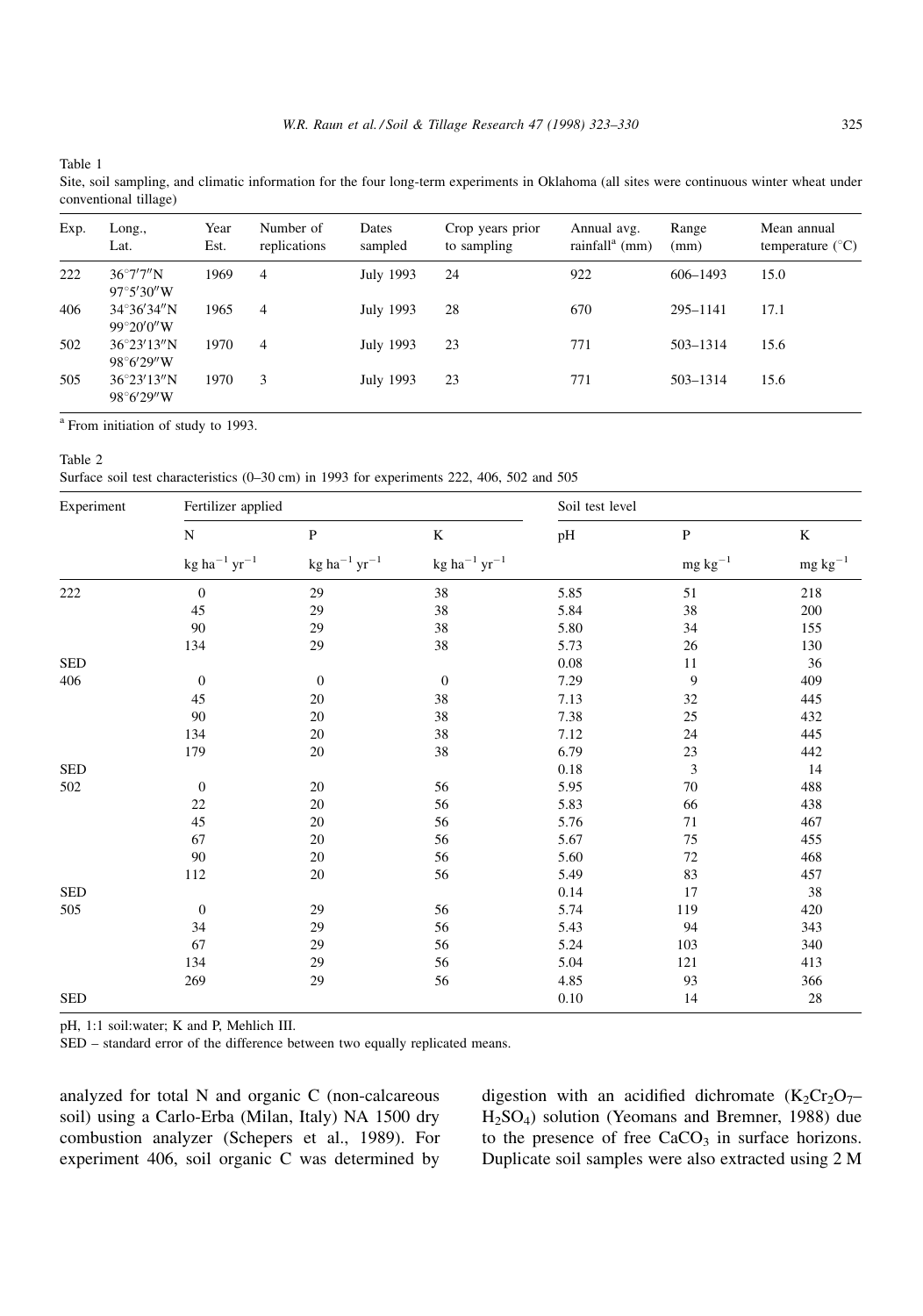KCl (Bremner, 1965) and analyzed for  $NH<sub>4</sub>-N$  and  $NO<sub>3</sub>–N$  using an automated flow injection analysis system. Soil pH was determined using a glass electrode and a soil/water ratio of 1:1.

The center 3.05 m of each plot was harvested for grain yield using a conventional self-propelled combine, and wheat straw was uniformly redistributed in all plots each year.

Fertilizer N recovery in the grain was determined by multiplying treatment grain yield-grain N, subtracting check (no N fertilization) grain yield $\times$ grain N and dividing by the rate of N applied.

# 3. Results

#### 3.1. Previous studies

This manuscript is an extension of work on the same long-term winter wheat experiments reported by Westerman et al. (1994), Raun and Johnson (1995) and Johnson and Raun (1995). Initial work by Westerman et al. (1994) documented accumulation of  $NH<sub>4</sub>-N$  and  $NO<sub>3</sub>–N$  in the soil profiles following long-term annually applied fertilizer N rates in winter wheat. This work concluded that no accumulation of  $NH_4-N$ and  $NO<sub>3</sub>–N$  occurred in soil profiles at recommended N rates where maximum yields were obtained. Raun and Johnson (1995) and Johnson and Raun (1995) proposed a soil-plant buffering concept to explain why soil profile inorganic N did not begin to increase until N rates in excess of that required for maximum yield were applied. Loss of N from the soil-plant system can take place via plant N volatilization, denitrification and surface volatilization when N rates exceed that required for maximum yield. Also, increased grain N, straw N, organic N and C in the soil are found when N rates exceed that needed for maximum yields. The soil-plant buffering concept helped to explain why unaccounted N should not be immediately attributed to leaching in studies where these biological mechanisms remained active. Grain yield optimums over the  $23+$  year period included in each of these experiments were found at 56, 47, 62 and 43 kg N ha<sup> $-1$ </sup> yr<sup> $-1$ </sup> for experiments 222, 406, 502 and 505, respectively (Raun and Johnson, 1995). Significant increases in soil profile inorganic N were not reported until N was applied at rates of 104, 75, 85 and 99 kg ha<sup> $-1$ </sup> yr<sup> $-1$ </sup> at these same respective locations (Raun and Johnson, 1995). The difference between the observed N rate, where soil profile inorganic N accumulation became significant and the N rate where maximum yields were obtained, is an estimate of the soil-plant buffering capacity or the ability of the soilplant system to limit inorganic N accumulation when N rates exceed that required for maximum yield. Therefore, on an annual basis, 48, 28, 23 and 55 kg of N fertilizer ha<sup> $-1$ </sup> could have been applied in excess of requirements for maximum yield in experiments 222, 406, 502 and 505 without increasing inorganic N accumulation or the risk of  $NO<sub>3</sub>–N$  leaching.

The expression of treatment on total soil N and organic C was expected to be different in the surface soil profile  $(0-15 \text{ cm})$  compared to soil at other depths, largely due to annual disking to a depth of 15 cm, which led to mechanical mixing and aeration. The extent of root proliferation was expected to be greatest within the top  $0-30$  cm. The combined effects of increased microbial activity, root proliferation and cultivation in the surface  $0-30$  cm led us to select this depth for more detailed analyses. Results were consistent with this approach, since few differences in total soil N or organic C were noted at depths >60 cm (data not reported).

# 3.2. Total soil N

Nitrogen fertilization significantly increased (linear and/or quadratic) total soil N in the surface 30 cm at all locations (Table 3 and Fig. 1). This was most apparent when the high rate was compared to the check (no N fertilization). Although this significant linear increase (over all rates) was found, total soil N tended to decrease at the low N rates in experiments 222 and 505. However, when N was applied at rates in excess of that needed for maximum yield, total soil N increased in all experiments.

## 3.3. Organic C

Similar to observations for total soil N, soil organic C increased with increasing N applied at three of the four sites (Table 3 and Fig. 2). This was consistent with work by Blevins et al. (1983) and McAndrew and Malhi (1992) who demonstrated increases in soil organic C with increasing N applied. In experiments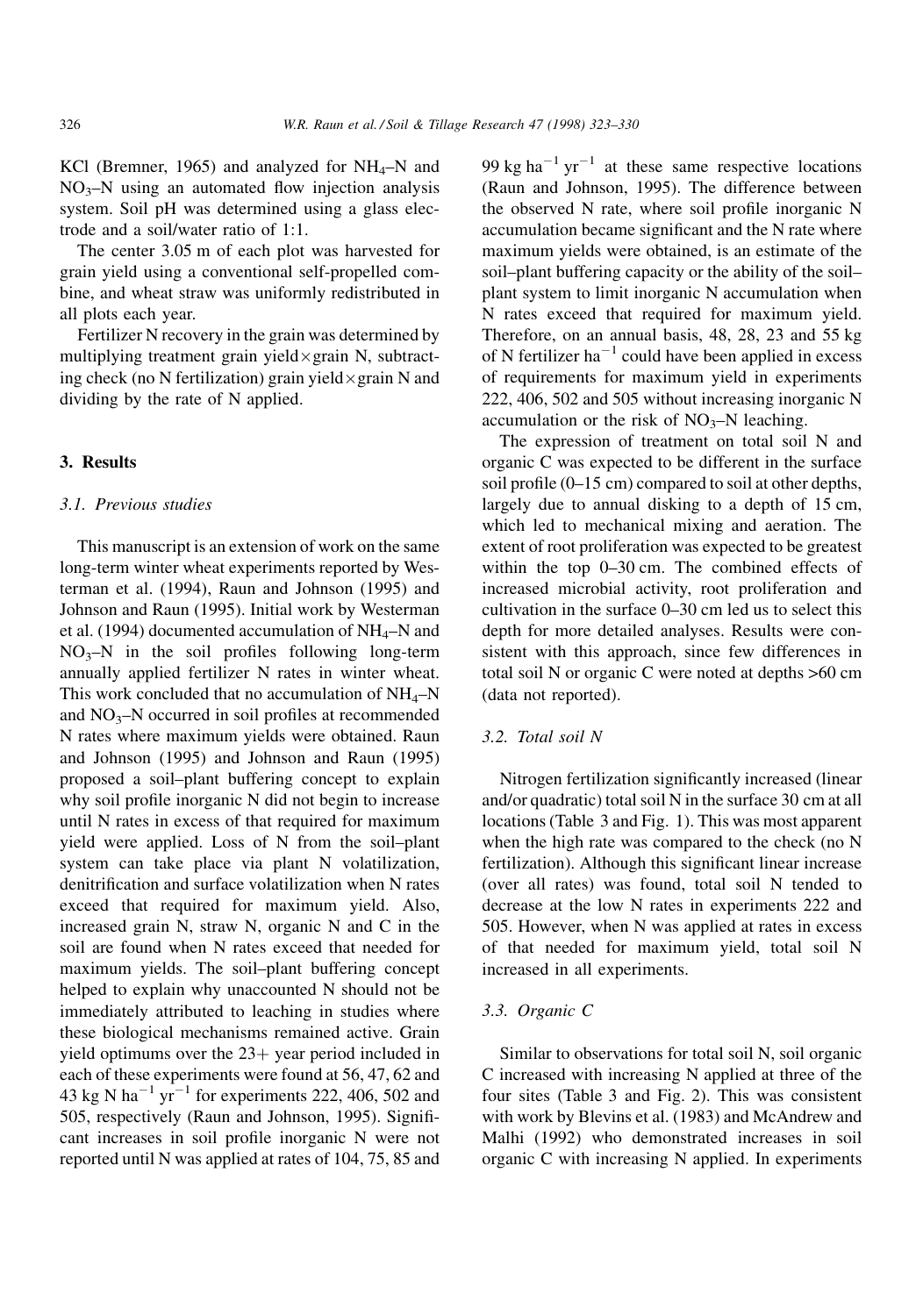#### Table 3

Analysis of variance, mean squares and associated contrasts for total soil N, organic C and Carbon:Nitrogen ratios, in experiments 222, 406, 502 and 505 for the 0-30 cm soil depth, 1993

| Source of                          | df                       | Total N                | Organic C              | C: N               |  |
|------------------------------------|--------------------------|------------------------|------------------------|--------------------|--|
| variation                          |                          | Mean<br>squares        | Mean<br>squares        | Mean<br>squares    |  |
| #222                               |                          |                        |                        |                    |  |
| Rep                                | 3                        | 0.0087                 | 1.176                  | 1.109 <sup>b</sup> |  |
| Trt                                | 3                        | 0.0133                 | 0.217                  | 0.526              |  |
| Error                              | 25                       | 0.0065                 | 0.537                  | 0.193              |  |
| Single degree of freedom contrasts |                          |                        |                        |                    |  |
| N Rate linear                      | 1                        | 0.0074                 | 0.374                  | 0.006              |  |
| N Rate quadratic                   | 1                        | $0.0314^{a}$           | 0.220                  | $1.568^{a}$        |  |
| 0 vs. 134                          | 1                        | 0.0085                 | 0.431                  | 0.009              |  |
| #406                               |                          |                        |                        |                    |  |
| Rep                                | 3                        | 0.0112                 | $2.903^{\rm a}$        | $10.162^a$         |  |
| Trt                                | $\overline{4}$           | 0.0055                 | 1.320                  | 1.871              |  |
| Error                              | 32                       | 0.0068                 | 0.986                  | 2.759              |  |
| Single degree of freedom contrasts |                          |                        |                        |                    |  |
| N Rate linear                      | 1                        | $0.0195^{\rm b}$       | 4.408 <sup>a</sup>     | 1.175              |  |
| N Rate quadratic                   | 1                        | 0.0005                 | 0.012                  | 0.734              |  |
| 0 vs. 134                          | 1                        | 1 0.0036               | $2.182^{\circ\circ}$   | 2.992              |  |
| #502                               |                          |                        |                        |                    |  |
| Rep                                | $\overline{c}$           | 0.0003                 | $0.592^{\rm a}$        | $1.435^{b}$        |  |
| Trt                                | 5                        | 0.0094 <sup>b</sup>    | 0.332                  | 0.497 <sup>b</sup> |  |
| Error                              | 28                       | 0.0013                 | 0.154                  | 0.123              |  |
| Single degree of freedom contrasts |                          |                        |                        |                    |  |
| N Rate linear                      | 1                        | $0.0317^{b}$           | $0.800^{\rm a}$        | $0.371^{\circ}$    |  |
| N Rate quadratic                   | 1                        | 0.0025                 | $0.844^{\rm a}$        | $0.512^{\rm a}$    |  |
| 0 vs. 112                          | 1                        | 0.0220 <sup>b</sup>    | $0.527^{\circledcirc}$ | 0.262              |  |
| #505                               |                          |                        |                        |                    |  |
| Rep                                | $\overline{c}$           | $0.03604^{\rm a}$      | 1.175                  | 2.262              |  |
| Trt                                | $\overline{\mathcal{L}}$ | 0.00763                | 2.694                  | 1.014              |  |
| Error                              | 23                       | 0.00644                | 1.750                  | 3.399              |  |
| Single degree of freedom contrasts |                          |                        |                        |                    |  |
| N Rate linear                      | 1                        | $0.01903^{\circ\circ}$ | $5.549^{\circ}$        | 0.832              |  |
| N Rate quadratic                   | 1                        | 0.00241                | 0.002                  | 0.626              |  |
| 0 vs. 134                          | $\mathbf{1}$             | 0.01153                | 7.000 <sup>a</sup>     | 3.316              |  |
|                                    |                          |                        |                        |                    |  |

 $a,b,e$  Significant at the 0.01, 0.05 and 0.10 probability levels, respectively.

222 and 505, soil organic C did not increase until at least 67 kg N ha<sup>-1</sup> yr<sup>-1</sup> was applied. A tendency for increased soil organic C when N was applied at rates in excess of that required for maximum yield was noted at all locations.

# 3.4. Carbon:nitrogen ratio

In experiments 222, 502 and 505, applied N significantly affected C:N ratios (Table 3 and Fig. 3). In



Fig. 1. Surface  $(0-30 \text{ cm})$  soil total N as affected by annual applications of fertilizer N to continuous wheat in experiments 222, 406, 502 and 505 (SED - standard error of the difference between two equally replicated means).



Fig. 2. Surface  $(0-30 \text{ cm})$  soil organic C as affected by annual applications of fertilizer N to continuous wheat in experiments 222,  $406$ ,  $502$  and  $505$  (SED  $-$  standard error of the difference between two equally replicated means).

these experiments, C:N ratios increased at the low to moderate N rates but then decreased to levels below that observed in the check in experiments 222 and 502 (Fig. 3). We hypothesize that, similar to the work of Westerman and Kurtz (1973), applied N at rates  $\leq 67 \text{ kg ha}^{-1}$  was expected to have a `priming effect' resulting in increased net mineralization of N from the soil organic matter pool. This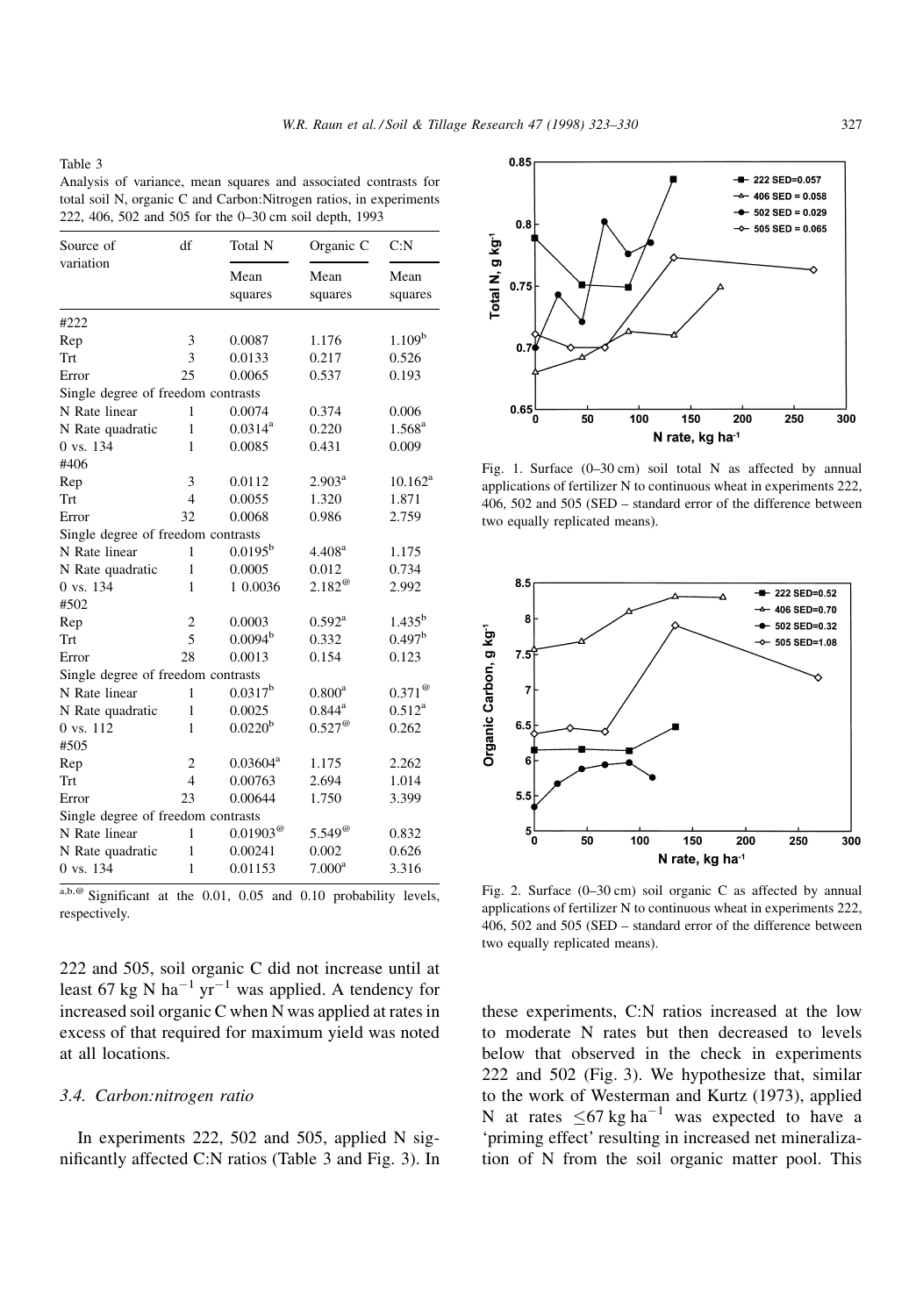

Fig. 3. Surface (0-30 cm) soil organic C:total N ratios as affected by annual applications of fertilizer N to continuous wheat in experiments  $222$ ,  $406$ ,  $502$  and  $505$  (SED  $-$  standard error of the difference between two equally replicated means).

was evident in the higher C:N ratios at the low N rates, largely due to decreased total soil N since organic C levels were in general unaffected within this same range (annual  $N \leq 67$  kg N ha<sup>-1</sup>). Several authors have found that N rates which exceed that required for maximum yields generally result in decreased harvest indices and associated higher straw yields in wheat. This would aid in explaining why organic C levels increased at the higher N rates used in these trials. However, in order for total soil N levels to be significantly lower at the low to moderate N rates, applied N was expected to have a different effect on the organic N pool. Westerman and Kurtz (1973) suggested that increased crop soil N uptake was due to stimulation of microbial activity by N fertilizers which increased mineralization of soil N, thus making more soil N available for plants. Similarly, what could be a 'priming effect' in these experiments occurred at the low to moderate applications of fertilizer N.

#### Table 4

Total soil profile inorganic N, average annual grain yield, total N removed in the grain and estimates of fertilizer N recovery for continuous wheat with different fertilizer applied in experiments 222, 406, 502 and 505

| Experiment/Fertilizer Total soil profile<br>treatment | inorganic N<br>$\text{kg}~\text{ha}^{-1}$ | Total N<br>applied<br>$kg$ ha <sup><math>-1</math></sup> | Average annual<br>grain removed<br>$kg$ ha <sup><math>-1</math></sup> | Total N removed<br>in grain<br>$\text{kg}$ ha $^{-1}$ | Fertilizer N removed<br>in grain<br>$\text{kg}~\text{ha}^{-1}$ | Fertilizer N<br>recovery grain %<br>$kg \text{ ha}^{-1}$ |
|-------------------------------------------------------|-------------------------------------------|----------------------------------------------------------|-----------------------------------------------------------------------|-------------------------------------------------------|----------------------------------------------------------------|----------------------------------------------------------|
|                                                       |                                           |                                                          |                                                                       |                                                       |                                                                |                                                          |
| #222 $(0-240 \text{ cm})$ 24 years                    |                                           |                                                          |                                                                       |                                                       |                                                                |                                                          |
| $0 - 29 - 38$                                         | 424                                       | $\theta$                                                 | 1329                                                                  | 692                                                   | $\theta$                                                       | $\mathbf{0}$                                             |
| $45 - 29 - 38$                                        | 413                                       | 1080                                                     | 1751                                                                  | 1046                                                  | 354                                                            | 0.33                                                     |
| $90 - 29 - 38$                                        | 432                                       | 2160                                                     | 1882                                                                  | 1156                                                  | 464                                                            | 0.21                                                     |
| 134-29-38                                             | 608                                       | 3216                                                     | 1933                                                                  | 1401                                                  | 708                                                            | 0.22                                                     |
| #406 (0-210 cm) 28 years                              |                                           |                                                          |                                                                       |                                                       |                                                                |                                                          |
| $0 - 0 - 0$                                           | 503                                       | $\theta$                                                 | 1416                                                                  | 900                                                   | $\theta$                                                       | $\mathbf{0}$                                             |
| $45 - 20 - 38$                                        | 487                                       | 1260                                                     | 1972                                                                  | 1363                                                  | 463                                                            | 0.37                                                     |
| $90 - 20 - 38$                                        | 509                                       | 2520                                                     | 2095                                                                  | 1589                                                  | 689                                                            | 0.27                                                     |
| $134 - 20 - 38$                                       | 622                                       | 3752                                                     | 1899                                                                  | 1483                                                  | 583                                                            | 0.16                                                     |
| $179 - 20 - 38$                                       | 745                                       | 5012                                                     | 1907                                                                  | 1447                                                  | 547                                                            | 0.11                                                     |
| #502 $(0-240 \text{ cm})$ 23 years                    |                                           |                                                          |                                                                       |                                                       |                                                                |                                                          |
| $0 - 20 - 56$                                         | 314                                       | $\theta$                                                 | 1727                                                                  | 844                                                   | $\Omega$                                                       | $\mathbf{0}$                                             |
| $22 - 20 - 56$                                        | 294                                       | 506                                                      | 2240                                                                  | 1133                                                  | 289                                                            | 0.57                                                     |
| $45 - 20 - 56$                                        | 322                                       | 1035                                                     | 2381                                                                  | 1221                                                  | 377                                                            | 0.36                                                     |
| $67 - 20 - 56$                                        | 310                                       | 1541                                                     | 2668                                                                  | 1399                                                  | 555                                                            | 0.36                                                     |
| $90 - 20 - 56$                                        | 344                                       | 2070                                                     | 2749                                                                  | 1460                                                  | 616                                                            | 0.30                                                     |
| $112 - 20 - 56$                                       | 502                                       | 2576                                                     | 2655                                                                  | 1435                                                  | 590                                                            | 0.23                                                     |
| #505 (0-300 cm) 23 years                              |                                           |                                                          |                                                                       |                                                       |                                                                |                                                          |
| $0 - 29 - 56$                                         | 384                                       | $\mathbf{0}$                                             | 1615                                                                  | 809                                                   | $\theta$                                                       | $\mathbf{0}$                                             |
| $33.6 - 29 - 56$                                      | 387                                       | 772                                                      | 2406                                                                  | 1261                                                  | 451                                                            | 0.58                                                     |
| $67.3 - 29 - 56$                                      | 375                                       | 1545                                                     | 2645                                                                  | 1460                                                  | 650                                                            | 0.42                                                     |
| $134.5 - 29 - 56$                                     | 517                                       | 3091                                                     | 2721                                                                  | 1677                                                  | 867                                                            | 0.28                                                     |
| $269 - 29 - 56$                                       | 1023                                      | 6182                                                     | 2541                                                                  | 1624                                                  | 814                                                            | 0.13                                                     |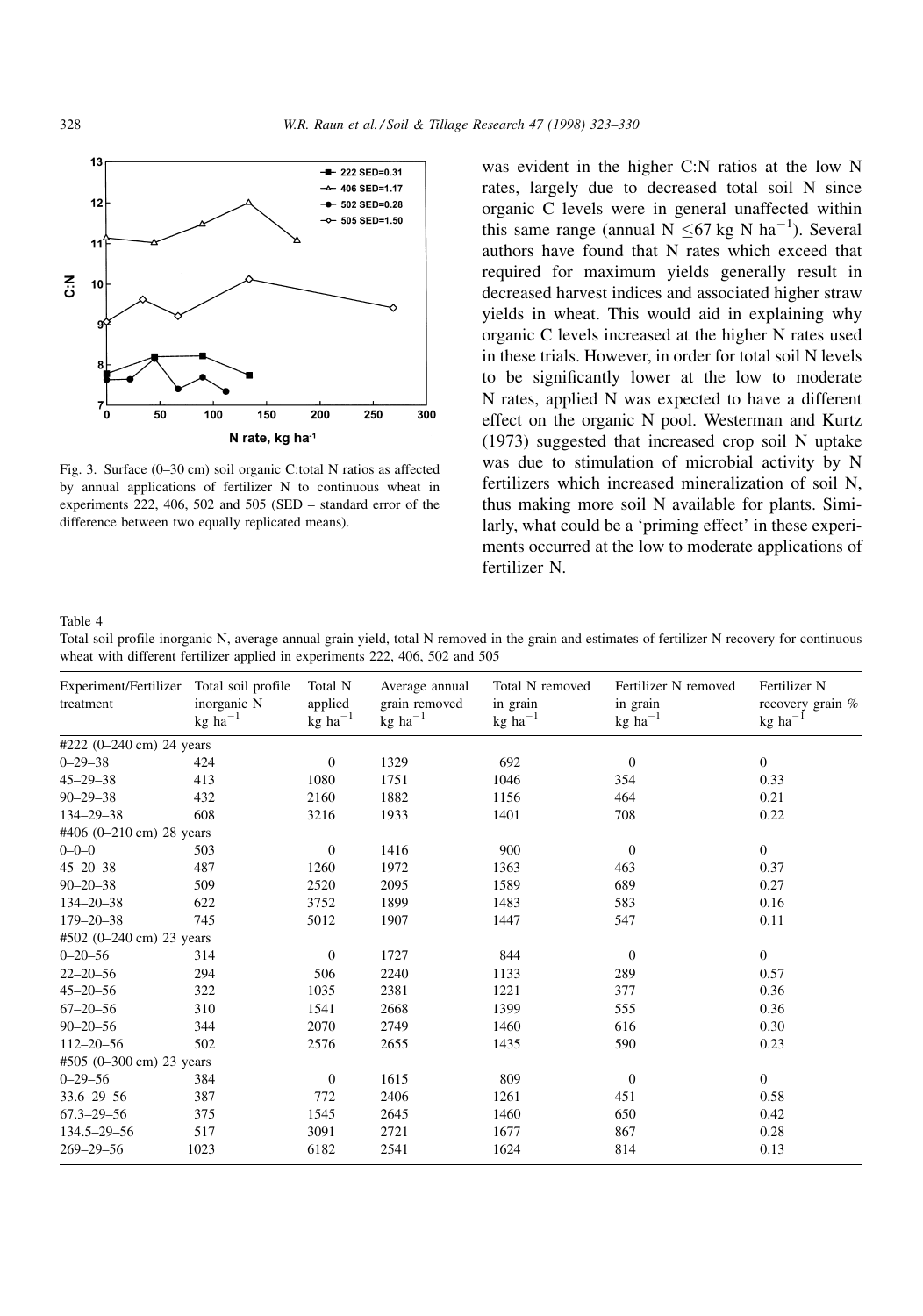# 3.5. Fertilizer recovery in the grain

Estimates of fertilizer N recovery in the grain using the difference method are reported in Table 4. At the low N rates,  $30-60\%$  of the N applied could be accounted for in the grain. Annual N rates in excess of 90 kg N ha<sup> $-1$ </sup> resulted in fertilizer N recovery in the grain of less than 28% at all locations. Varvel and Peterson (1990a) have indicated that problems of estimating N recovery in crop production using the difference method include the assumption that mineralization, immobilization and other N transformations are the same for both fertilized and unfertilized soils.

## 4. Discussion

In experiments 222 and 505 a significant decrease in surface soil total N was noted when N was applied at annual rates between 45 and 90 kg  $ha^{-1}$ . Therefore, continued microbial breakdown of soil organic matter may have caused the decrease in total soil N with no corresponding change in organic C since increased growth and straw biomass (via priming) would have been present. At the higher N rates which exceeded that required for maximum yields  $(>90 \text{ kg N ha}^{-1})$ , organic C levels were equal to or somewhat greater than the check. We consider that evidence of priming (increased net mineralization of organic N pools when low rates of fertilizer N are applied) observed here took place within the first five years in these long-term studies.

It was interesting to find that estimates of soil-plant inorganic N buffering (rate of N that can be applied in excess of that needed for maximum yield without resulting in increased soil profile inorganic N accumulation) were greatest in experiments 222 and 505 (Raun and Johnson, 1995), where evidence of the priming effect was also observed. As indicated earlier, we hypothesize that priming took placed since decreased total soil N at low rates in two of these long-term experiments was observed. Consistent with this, it is thought that soil-plant buffering will be greater in soils where priming is observed, a result of increased N from easily mineralizable N pools. Therefore, these soil-plant environments are also capable of immobilizing excess mineral N. However, it should be mentioned that such differences in total soil N would not likely be detected in short-term  $(3-5)$ years) studies given the precision at which total N can be determined using dry combustion methods  $(\pm 0.01\% \text{ or } 0.10 \text{ g kg}^{-1})$ 

The combined use of total N and organic C in relation to N applied in these long-term trials provided reasonable evidence of the priming effect proposed by Westerman and Kurtz (1973). Analyses for surface soil organic C alone was useful in detecting increases at the high N rates (site specific) but provided little information when compared across locations (no relationship with soil-plant inorganic N buffering or total soil N). The combined use of total organic C and lignin (highly stable) content may be a more useful tool since the easily mineralizable N fractions will depend on organic C stability. This work further suggests that the quantity of easily mineralizable N should be a reliable predictor of soil-plant inorganic N buffering since total N decreased at low N rates (easily mineralized N), at both locations where soil-plant inorganic N buffering was large. If easily mineralizable N could be determined on a routine basis, it may provide an index for determining environmentally safe N rates for winter wheat production.

# References

- Blevins, R.L., Thomas, G.W., Smith, M.S., Frye, W.W., Cornelius, P.L., 1983. Changes in soil properties after 10 years of continuous non-tilled and conventionally-tilled corn. Soil Tillage Res. 3, 135-136.
- Bremner, J.M., 1965. Inorganic forms of nitrogen. In: Black, C.A. et al. (Ed.), Methods of Soil Analysis, Part 2. Agronomy 9, Am. Soc. of Agron., Inc., Madison WI, pp. 1197-1237.
- Groot, J.J.R., de Willigen, P., 1991. Simulation of the nitrogen balance in the soil and a winter wheat crop. Fertilizer Res. 27, 261±272.
- Havlin, J.L., Kissel, D.E., Maddux, L.D., Claassen, M.M., Long, J.H., 1990. Crop rotation and tillage effects on soil organic carbon and nitrogen. Soil Sci. Soc. Am. J. 54, 448-452.
- Johnson, G.V., Raun, W.R., 1995. Nitrate leaching in continuous winter wheat: use of a soil-plant buffering concept to account for fertilizer nitrogen. J. Prod. Agric. 8, 486-491.
- MacVicar, R., Garman, W.L., Wall, R., 1951. Studies on nitrogen fertilizer utilization using 15N. Soil Sci. Soc. Am. Proc. 15, 265±268.
- McAndrew, D.W., Malhi, S.S., 1992. Long-term N fertilization of a solonetzic soil: effects on chemical and biological properties. Soil Biol. Biochem. 24, 619-623.